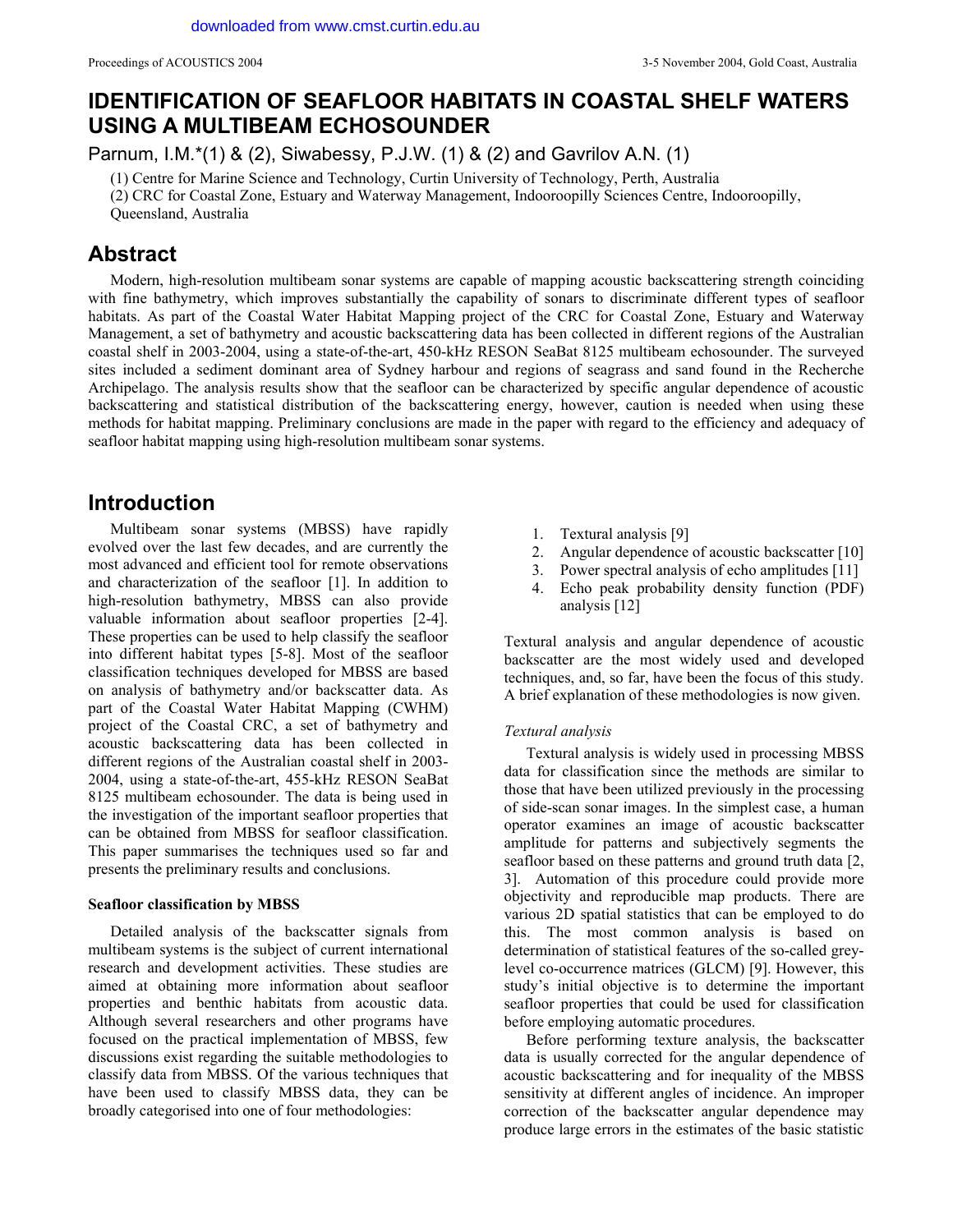characteristics, such as mean intensity, standard deviation, and higher-order moments, derived from backscatter images. The simplest model of well-known Lambert's Law is frequently applied for the angular compensation of backscatter intensity [13]. However, this model is not accurate enough for many classes of seafloor cover, especially at near-nadir (steep incidence) angles. Hellequin *et al.* [14] employed a simple composite model that treated the angular dependence of backscattering using the tangent plane (Kirchhoff) highfrequency approximation for near-nadir incidence angles and a Lambert-like term dominating at larger incidence angles:

$$
BS(\theta) = 10\text{Log}[A \exp(-\alpha\theta^2) + B\cos^{\beta}\theta]
$$
 (1)

Where,  $BS$  is the backscattering strength and  $\theta$  is the angle of incidence. The coefficients *A*, *B*,  $\alpha$ , and  $\beta$  are estimated by least-mean-square fitting of the model function to the average angular dependence of backscatter intensity observed across representative (or training) areas. However, this model is not sufficient to fully correct for angular dependence of backscatter strength.

#### *Angular dependence of acoustic backscatter*

The angular dependence of backscattering strength is an important characteristic that distinguishes different types of the seafloor cover. So instead of removing angular information in MBSS data, as done in texture analysis, another approach in seafloor classification is to utilise this information [10]. In practice, though, it is difficult to define replicas of the angular dependence for every type of the seafloor and classify the bottom surface by searching for the best-fit replica for the measured backscatter data. Therefore, the whole angular range is usually divided into a small number of specific domains according to the physical peculiarities of acoustic scattering at different angles.

The bottom backscattering model formulated by Jackson *et al*. [15] distinguishes three domains. At near vertical incidence, backscattering from large smooth roughness dominates the volume scattering and backscattering from small-scale roughness. The tangent plane (Kirchhoff) approximation is an appropriate approach to modelling the angular dependence within this domain. At moderate incidence angles, Bragg scattering from small-scale roughness and volume inhomogeneities is the primary mechanism that can be modelled using a composite model approach based on the small-perturbation approximation. At small grazing angles below the critical angle, the volume scattering becomes negligible, which reduces the backscatter intensity especially at lower frequencies. Jackson's model gives reasonable numerical estimates of the backscattering coefficient for certain types of the seafloor cover, such as silt, sand, gravel, and some others, at not too high frequencies of tens of kHz.

Modern high-resolution MBSS operate at higher frequencies of hundreds of kHz, at which the wavelength of transmitted signals becomes comparable with or even smaller than the typical dimension of the seafloor roughness. The operational frequency of SeaBat 8125 is 455kHz and hence the wavelength is about 3 mm, which is much less than the roughness scale of gravel, rocks, and seagrass. In that case, Jackson's model is not correct at large and moderate angles of incidence.

The most comprehensive procedure of angular dependence classification involves determination of the domain boundaries and calculation of certain characteristic values, such as the mean backscatter intensity, angular dependence slopes and second derivatives, within each domain. Figure 1 gives an example of angular dependence classification with 10 selected characteristics. In practice, though, some of the angular dependence parameters are not robust enough for adequate recognition of the seafloor type and therefore only a few parameters are used for seafloor classification, which usually are the main backscatter intensities measured within certain angular intervals belonging to different domains.



Figure 1. Three main domains (D1, D2, D3) of angular response curves and the parameters extracted to describe each domain (from [15]). Parameters estimated:  $\mathbf{a}$  - mean BS intensity for  $\mathbf{D1}^{(0)}$  (0-10<sup>0</sup>); **b** - 2-d derivative at **c**; **c** - location of boundary **D1- D2**; **d** - dB range of **D1**; **e** - mean BS intensity for **D2**  $(15-50^{\circ})$ ; **f**  $\overline{\phantom{a}}$  - 2-d derivative of **g**; **g** - location of boundary **D2-D3**; **h** - slope **D2**; **i** - mean BS intensity for **D3** (55-70<sup>0</sup>); **j** - slope **D3**.

### *Coastal Water Habitat Mapping (CWHM) Project*

The work presented here is part of the CWHM Project, which is an initiative of the Coastal CRC. The three-year multi-million dollar project will develop and apply technologies for rapid and cost effective assessment of shallow water marine habitats around Australia and overseas. The project is a joint venture between scientists, universities, government agencies and private enterprise, and constitutes an extension to the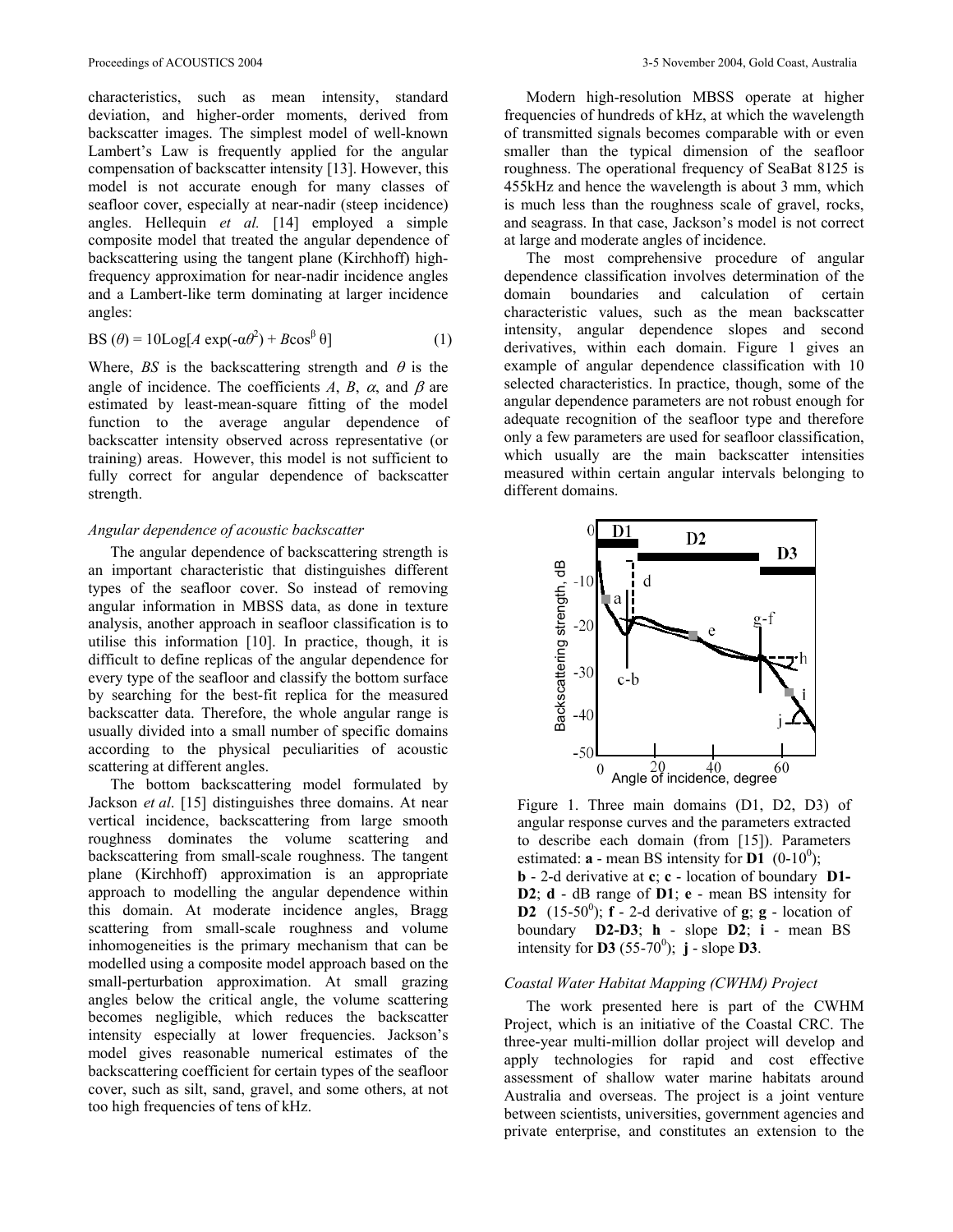Coastal CRC. At present, it is the largest single program of shallow water benthic habitat mapping in Australia. Together with the Coastal CRC's established capacity in ecosystem health monitoring, science for coastal planning and community engagement, it will establish benchmarks in shallow water habitat mapping, a field of growing focus in Australia.

# **Method**

## *Study areas*

The work presented here comes from data collected from the Sow and Pigs area in Sydney harbour in New South Wales, and in the Recherche Archipelago off Esperance in Western Australia. The seabed type in Sow and Pigs area in Sydney harbour is mainly mud and muddy sand with shell debris found near the reef in the centre. Whereas, the seabed habitat in Recherche Archipelago is much more variable and includes, among others, sand, seagrass, rhodolith, reef and soft coral.

### *Data collection and processing*

Multibeam bathymetric and backscatter data was collected in Sydney harbour between 30 July – 4 August 2003, and in the Recherche Archipelago between 29 October – 6 November 2003 using a RESON SeaBat 8125. Specifications of the SeaBat 8125 sonar system are given in Table 1, and the settings selected for the surveys in Sydney harbour and the Recherche Archipelago are given Table 2.

| <b>Operating Frequency</b> | 455 kHz                           |
|----------------------------|-----------------------------------|
| <b>Swath Coverage</b>      | $120^{\circ}$ (3.5 X Water Depth) |
| Beam Width, Along Track    | 10 <sup>o</sup>                   |
| Beam Width, Across Track   | $0.5^{\circ}$ (at Nadir)          |
| Number of Horizontal Beams | 240                               |
| Range Resolution           | $1.0 \text{ cm}$                  |
| Maximum Ping (update) rate | 40 pings $s^{-1}$                 |

Table 2. RESON SeaBat 8125 settings used for surveys of Sydney harbour and the Recherche Archipelago

| <b>Setting</b> | <b>Sydney</b>        | Recherche                |
|----------------|----------------------|--------------------------|
| Ping rate      | 20.6 pings $s^{-1*}$ | 11.6 pings $s^{-1*}$     |
| Transmit power | 6*                   | Q*                       |
| Pulse length   | $46 \mu s$           | $51 \text{ }\mu\text{s}$ |
| Receiver gain  | 26                   |                          |
| Gain mode      | <b>TVG</b>           | <b>TVG</b>               |
| Auto gain      | off                  | off                      |

\* Subject to changes in depth.

In Sydney the sonar head was mounted on the bow, whereas, in the Recherche Archipelago the sonar head was installed underneath on the vessel. Estimates of the surface backscatter coefficient (as defined by Medwin and Clay [17]) were calculated from the snippet data and

corrected for spreading loss, absorption loss and footprint size. Multibeam data was ground-truthed using grab samples in Sydney harbour and by direct observation in the Recherche Archipelago. Data from Sydney harbour was prepared also for the Shallow Survey Conference '03 as common dataset.

## **Results**

## *Recherche Archipelago*

The results obtained from Recherche Archipelago highlight the potential for using Multibeam systems to characterise the seafloor. Figure 2 shows a swath from a single line with backscatter intensity (corrected for the angular dependence off-nadir using Lambert-like law) draped over the 3-D bathymetric map of a sloped seabed area off the Recherche Archipelago. Seagrass patches, identified from direct observations, are clearly seen at the upper section of the slope characterised by a high backscatter strength. Whereas, the sand at the bottom of the slope produces a substantially weaker backscatter signal. However, problems with processing multibeam data are also shown here, for example, the slightly brighter band in the middle of the track is due to stronger backscattering at near-vertical angles of incidence due to inadequate angular correction.

The distinct difference in acoustic properties between sand and seagrass habitats is confirmed further in Figure 3, which shows the angular dependence of the backscatter strength for sand and seagrass found in the Recherche Archipelago. It is evident that sand shows the classic angular dependence curve with backscatter decreasing rapidly with the increase of incidence angle [18]. Whereas, the seafloor roughness structure created by seagrass causes almost isotropic backscattering that remains relatively uniform as incident angle increases.



Figure 2. Backscatter intensity draped over the 3-D bathymetric map as recorded from a single swath of multibeam sonar taken in the Recherche Archipelago.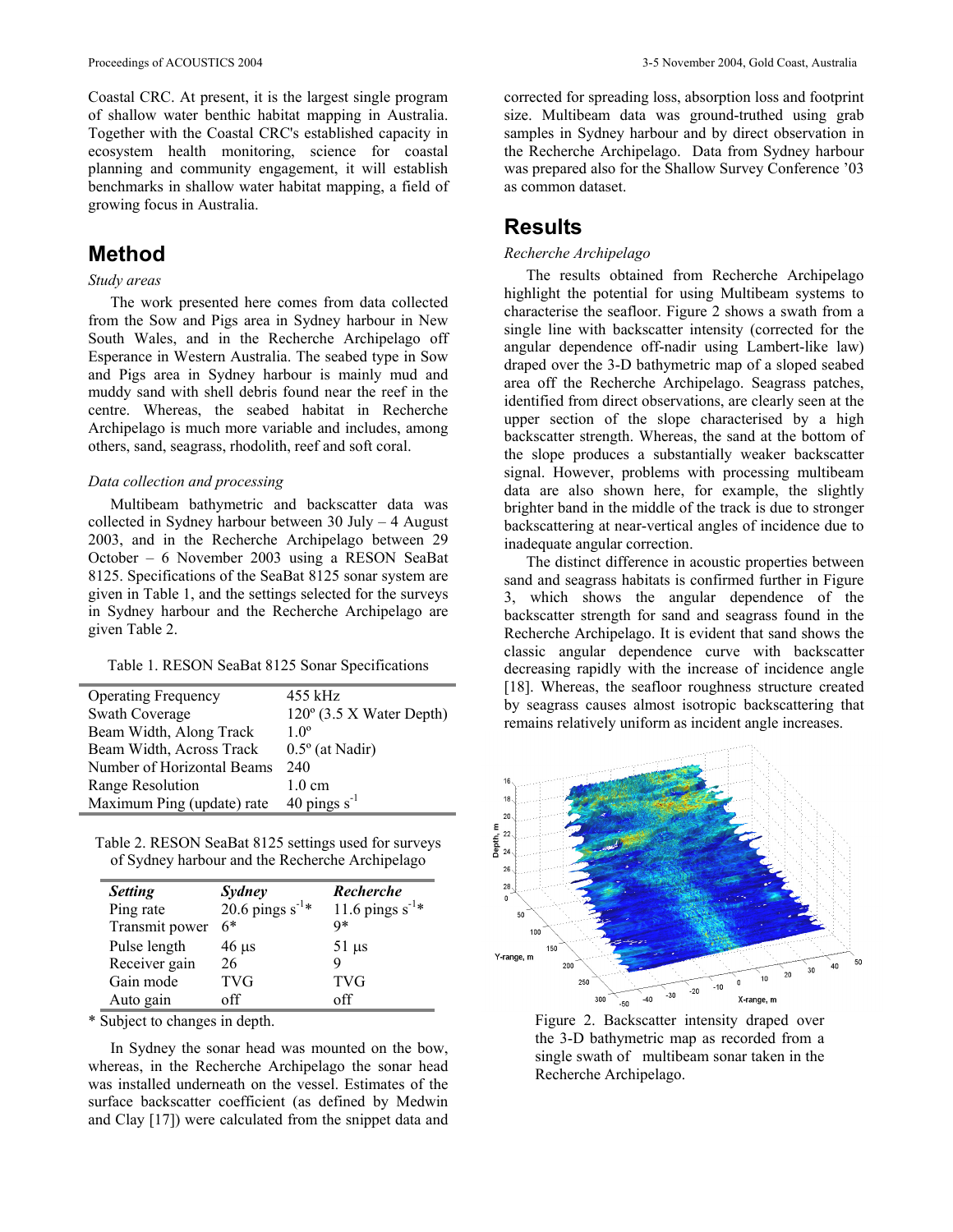

Figure 3. Backscattering strength against incident angle for sand (solid line) and seagrass (dashed line) taken from multibeam sonar data collected in the Recherche Archipelago. The values within  $\pm 7^0$  around nadir were not measured due to initial longitudinal tilt in the deployment of the sonar head.



Figure 4. Backscatter intensity recorded from a single swath in Sydney harbour (a) draped over the 3-D bathymetric map with the white dot indicating the grab sample; (b) plotted against angle of incidence, solid lines represent first third and dashed line represent last third of the track.

## *Sydney harbour*

The results obtained from Sydney harbour demonstrate some of the problems with using multibeam systems to map benthic habitats. Figures 4, 5 and 6 show three different swathes recorded in Sydney harbour with backscatter intensity (not corrected for angular dependence) draped over the 3-D bathymetric map; and, respective plots of their angular dependence of backscatter derived for the first and last third parts of the swath. Grab samples taken (shown as the white dots) identify all the areas shown here as muddy sand. It is well established that the backscatter strength for this sediment type will sharply decrease with incident angle [18]. The angular dependence of backscatter strength measured over a patch of muddy sand (shown in Fig.4a) is steep, as expected (Fig.4b), even though the seafloor surface is not smooth. However, Figure 5 shows a significantly less sharp drop in backscattering strength with the angle increase measured over a different patch of the similar sediment type. This variation in angular dependence is shown in mid swath in Figure 6.



Figure 5. Backscatter intensity recorded from a single swath in Sydney harbour (a) draped over the 3-D bathymetric map with the white dot indicating the grab sample; (b) plotted against angle of incidence, solid lines represent first third and dashed line represent last third of the track.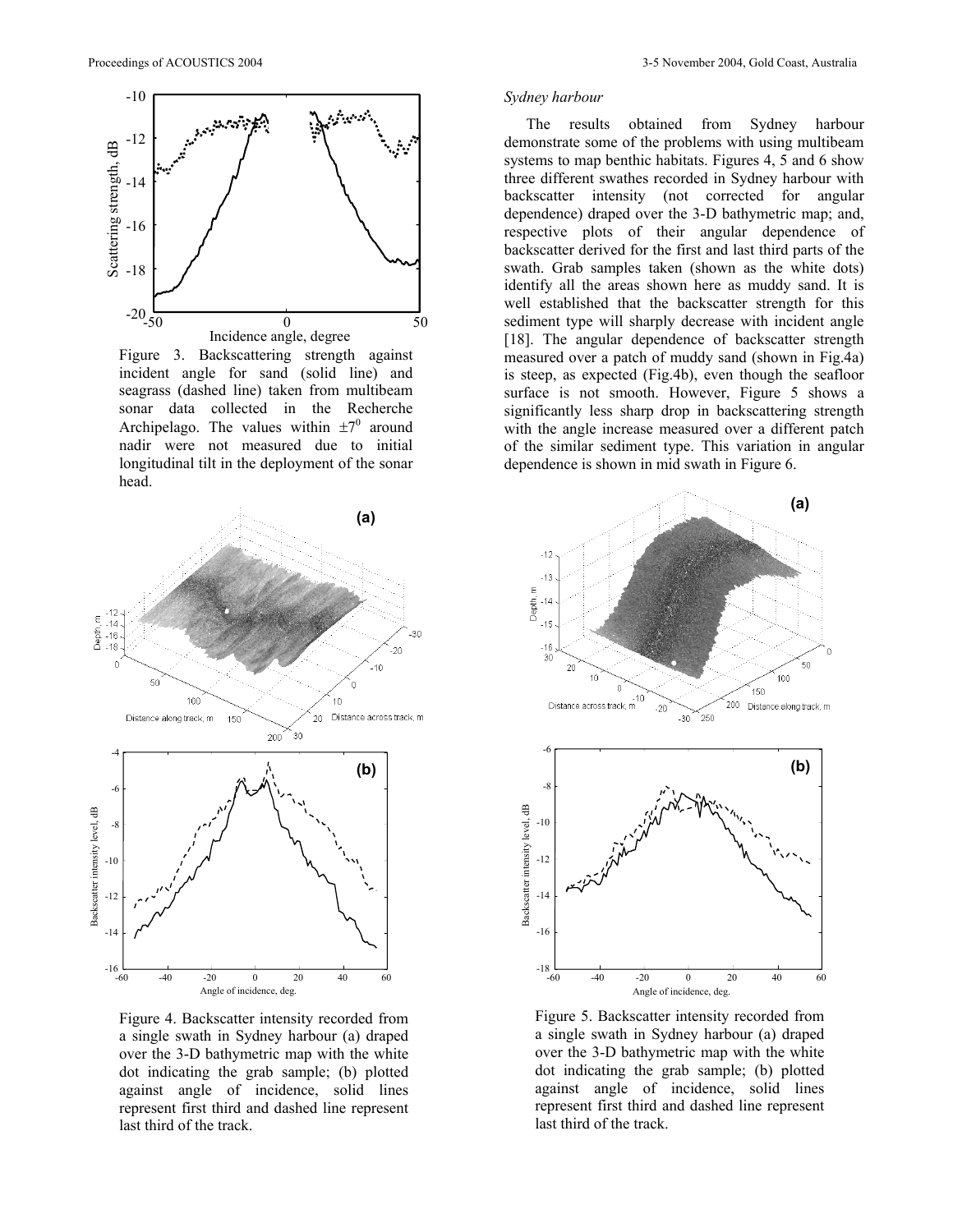The examples given in Figs 4, 5, and 6 demonstrate that grab samples taken sparsely over the surveyed area may not identify the actual properties of the seafloor and their spatial variation. At this time, it is unclear whether these grab samples do not account for certain important properties of sediments, such as gas content in the nearsurface layer, or the sampling separation is too large for tracking spatial change in the seafloor properties. In the case of Figure 6 it is very likely that there is actually a change of seafloor type that falls between ground truth samples. Unless these differences can be accounted for and understood, adequate interpretation of measured angular dependence with regard to seafloor types is problematic, which limits the use of angular dependence in seafloor classification.



Figure 6. Backscatter intensity recorded from a single swath in Sydney harbour (a) draped over the 3-D bathymetric map with the white dot indicating the grab sample; (b) plotted against angle of incidence, solid lines represent first third and dashed line represent last third of the track.

## **Conclusions**

Preliminary results are promising and suggest multibeam systems can be effective for mapping seafloor characteristics, but more work needs to be done. It appeared that some of the approaches to MBSS seafloor classification developed earlier for older systems could not be utilised or should be substantially modified for modern systems operating at very high frequencies. Problems with methods used here include:

- Correcting for angular dependence of backscatter intensity for building backscatter imagery of large, "multi-swath" areas is still not resolved.
- Accurate measurements of the angular dependence of backscatter require a well calibrated multibeam sonar.
- Problems in heterogeneous areas, i.e. how to determine the averaging interval in both along and across track directions?
- Identifying the important seafloor properties that can be obtained from MBSS for seafloor classification. For instance, topographic derivatives, such as bottom roughness, which are not angular dependent, may prove more robust than backscatter strength in habitat mapping.

These issues as well as other methods used to classify MBSS data (as mentioned previously) will be investigated further. The CWHM project aims to establish the optimal approach to utilising high-resolution MBSS in benthic habitat mapping. Although more work is required, the initial results confirm that MBSS offers the greatest potential in characterising and mapping the seafloor. Through further understanding of the operation of the MBSS and the physics of acoustic scattering from the seafloor at high frequencies this potential can be realised in much more efficient way.

# **Acknowledgements**

We would like to thank the CRC for Coastal Zone, Estuary and Waterway Management for their continued support and funding. Also, thanks to the Defence Science and Technology Organisation (DSTO) for providing ground-truth data for Sydney harbour.

## **References**

- [1] Kenny AJ, Cato I, Desprez M, Fader G, Schuttenhelm RTE, Side J, "An overview of seabedmapping technologies in the context of marine habitat classification", *ICES Journal of Marine Science*, 60(2): 411-418, 2003
- [2] Hughes-Clarke JE, Mayer LA, Wells DE, "Shallowwater imaging multibeam sonars: A new tool for investigating seafloor processes in the coastal zone